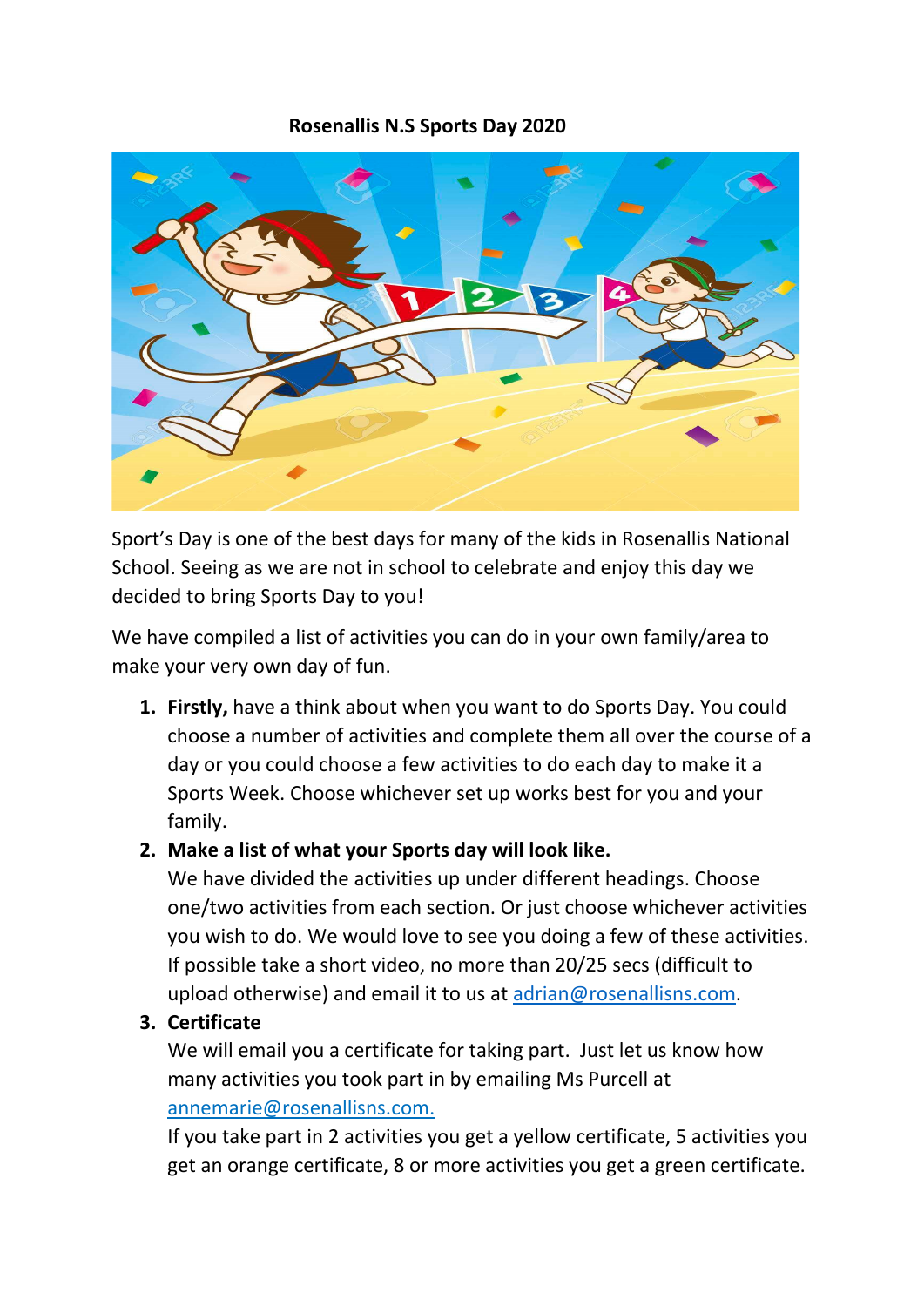# Activities

# 1.Running

• Sprints

Mark a finish line about 50m away from your starting position for Juniors/Seniors, 70m away for First/Second, 100m away for Third, Fourth, Fifth, sixth class.

# Obstacle Course

Make your own obstacle course using whatever you have at your disposal. Why not time yourself and see if you can improve on your time the second time around?

# • Rock, Paper, Scissors

Arrange children in pairs, standing one metre apart and facing each other. All pairs line up beside a centre line with a safety line positioned 20 metres behind both sets of pupils. Each pair begins by preforming a rock, paper, scissors routine. A rock is a closed fist, paper is a flat hand and scissors are the index and middle fingers in a cutting position. Paper covers rock, rock breaks the scissors, scissors cuts paper. To determine a winner players count to three and perform one of the actions. The winning pupil then chases their partner to their safety line attempting to tag them before they reach it. Line up again and repeat the activity.

# 2. Throwing

Beanbag throw (use a pair of socks, tennis ball, show). See how far you can throw the beanbag. Measure the distance. Go back to the starting position and throw again. Can you throw it further this time?

# Tennis Ball Challenge

Work in pairs, one person is throwing the ball against a wall, the second person is counting how many times the person throwing can catch the ball in thirty seconds.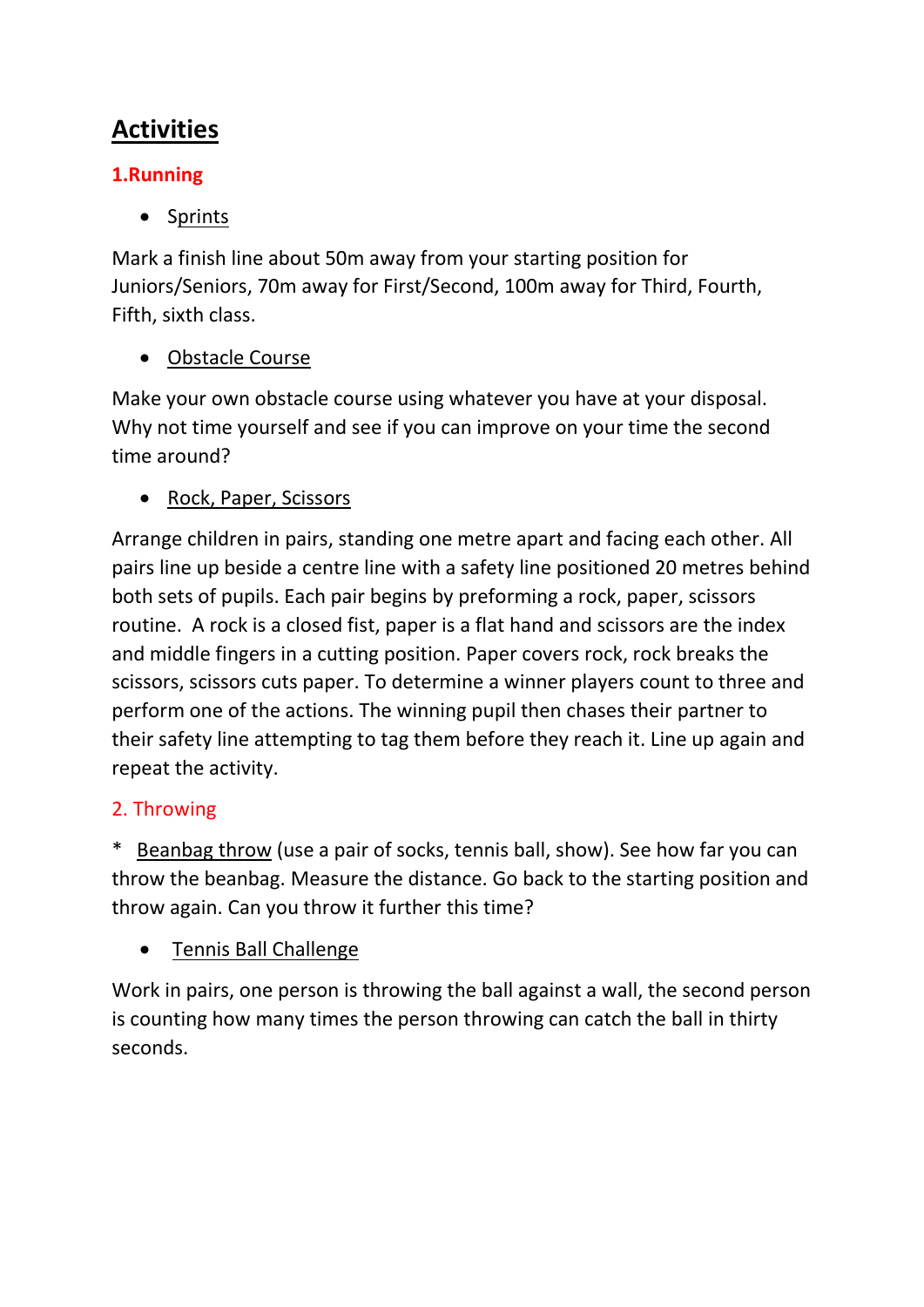### 3.Kicking

- Kick to score. Draw or stick target areas at various points on a wall. Points should be placed in the centre of each target from 1-5. Child is given a target to achieve for example 10. Child tries to score ten by kicking the relevant targets.
- Penalty Shoot Out. Try to score a goal on your sister, brother, mammy, daddy etc.

#### 4.Balancing

- Book Balancing. How far can you walk while balancing a book/books on your head? How long can you balance while standing on one leg?
- Blindfold Balance. How many seconds can you balance for when blindfolded?
- Plank. Keep your body straight as a plank, bum down and see how long you can hold it for?
- Partner Plank: Keep your body straight as a plank opposite your partner who is also straight as a plank. How many high fives can you do in one minute?

### 5.Traditional Sports Day Activities

- Wheel barrow Race
- Egg and Spoon Race
- Three legged Race
- Sack Race

### 6.Camogie/Hurling Challenge

 Watch Ross King and Paddy Purcell demonstrate some of the drills they use when training with Laois. Try some of these for yourselves.